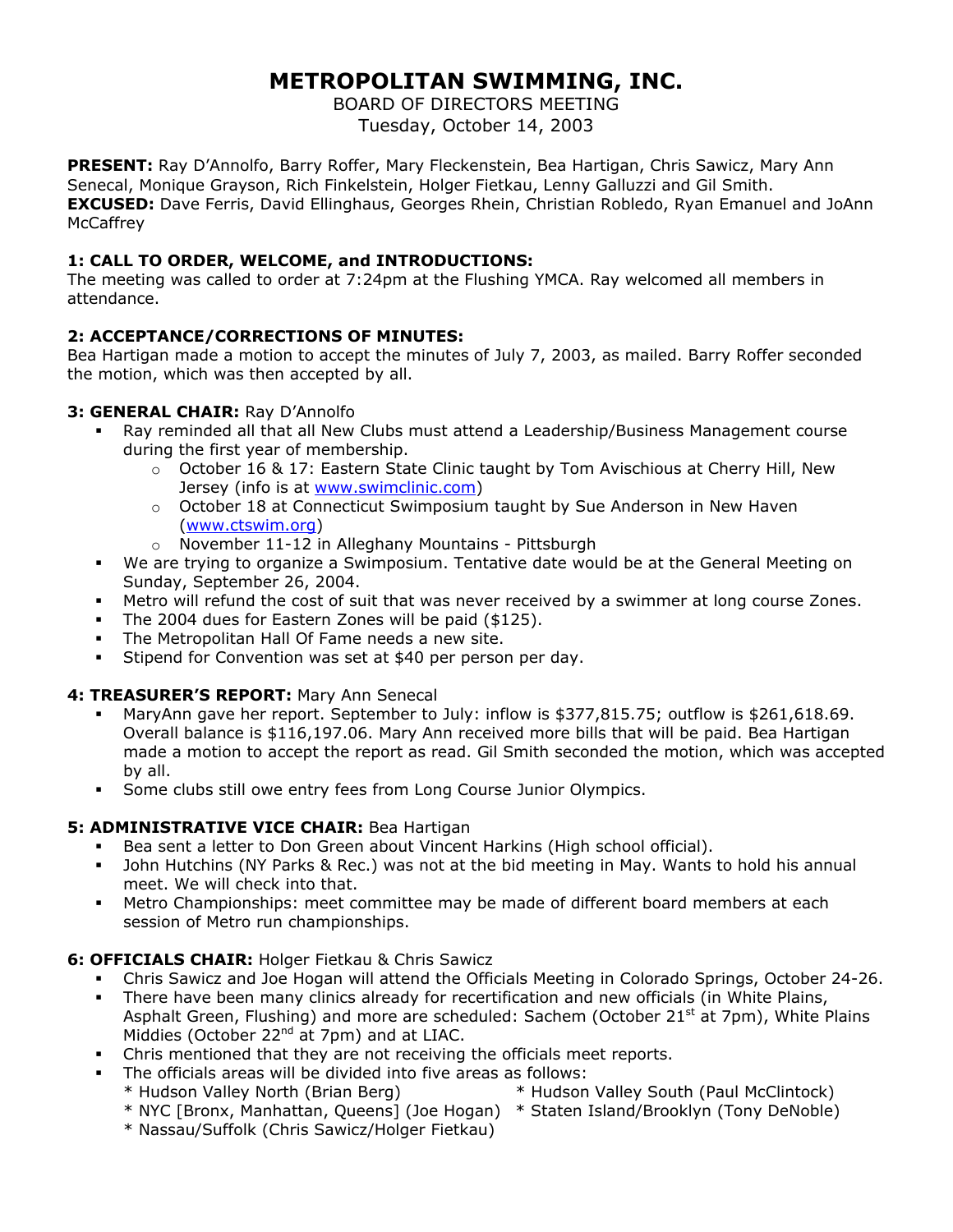- A motion to accept this report was made by Mary Fleckenstein, seconded by Gil Smith, and approved by all.
- Chris and Holger are asking coaches to distribute the applications for Officials Scholarship to all High School seniors.
- Reminder to all officials: each LSC must provide 1 or 2 officials at Zones.

## **7: SENIOR CHAIR:** Dave Ferris

Dave was unable to attend the meeting.

# **8: AGE GROUP CHAIR:** Mary Fleckenstein

No report at this time.

## **9: COACHES REPRESENTATIVE:** Gil Smith

Gil wants to organize a clinic and wants ideas about topics (nutrition, swimming techniques, distance, sprints, specialty camp, etc.). We need enough notice about a Metro run clinic for it to be well attended.

Gil reminds teams that they can get the Toolbox from USA Swimming.

# 10: **ATHLETES REP:** Christian Robledo and Ryan Emanuel

Christian and Ryan were unable to attend the meeting.

# 11: **ZONE TEAM COODINATOR: Barry Roffer**

- Metro office email address is changing to: [offmetswim@optonline.net](mailto:offmetswim@optonline.net)
- We are looking for bids for Zones equipment

## 12: REGISTRATION COODINATOR: Barry Roffer

Registrations are quiet at this time.

- The New York Athletic Club must swim "Unattached" for four months.
- It is extremely important that coaches have the exact information in their team manager database. Swimmers ID numbers must be entered exactly as on their cards. Last name, complete first name, middle initial and exact birth date must be included. Teams that used to use "Z" as middle initial must stop this practice.
- All registrations should be done on the Hy-Tek Team Manager and every team should correct their database.

## **New Swimmers MUST be registered in order to swim in a meet – No exception! Swimmers cannot compete unless they are registered! Registrations cannot be completed until we receive a check. Registrations must be sent on disk only, even for 1 or 2 swimmers.**

# **13: TECHNICAL PLANNING:**

David Ellinghaus was unable to attend the meeting.

## **14: SAFETY COORDINATOR:**

JoAnn was unable to attend.

## 15: **ADAPTIVE COORDINATOR:** Mary Fleckenstein

Mary reminds all coaches to contact her if they have a swimmer with disabilities on their team.

## 16: **SWIM-A-THON:** Rich Finkelstein

Rich Finkelstein reported that Condors was in arrears with payment for their Swim-A-Thon.

## **17: FINANCE CHAIR:**

George Rhein was unable to attend. He is looking into more advantageous bank account and potential mutual funds for Metro.